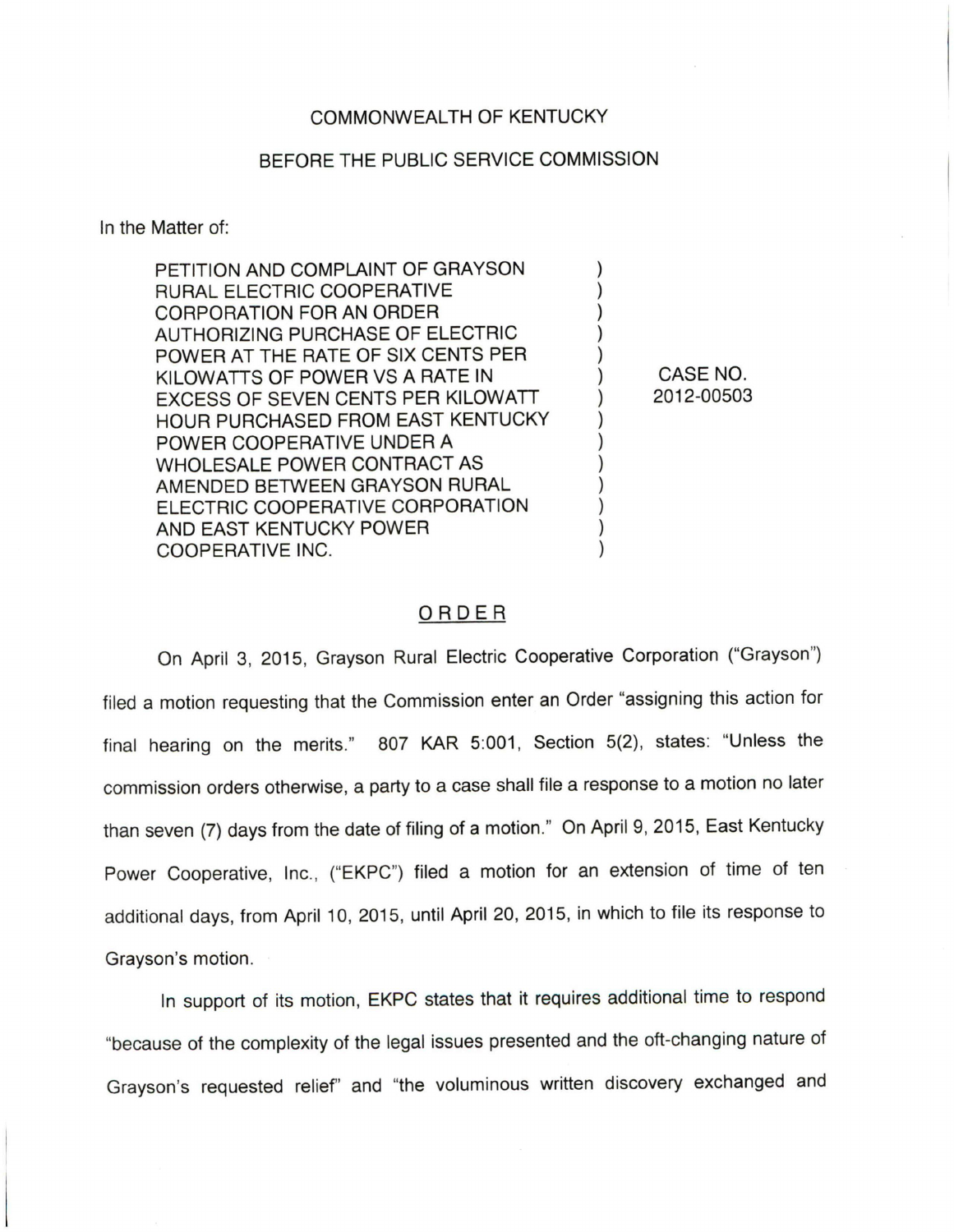substantial deposition testimony accumulated" in this case. EKPC further states that it is also attending to Grayson's recent filings in other cases involving EKPC. It states that a brief extension of time will not result in prejudice or unreasonable delay.

The Commission, having considered EKPC's motion, finds that the motion for a ten-day extension of time to April 20, 2015, in which to file a response to Grayson's motion for a final hearing should be granted.

IT IS THEREFORE ORDERED that;

1. EKPC's motion for a ten-day extension of time to respond to Grayson's motion for a final hearing is granted.

2. EKPC shall have through April 20, 2015, in which to file a response to Grayson's motion.

> By the Commission ENTERED APR 1h 2015 KENTUCKY PUBLIC COMMISSION

**ATTEST** Executive Director